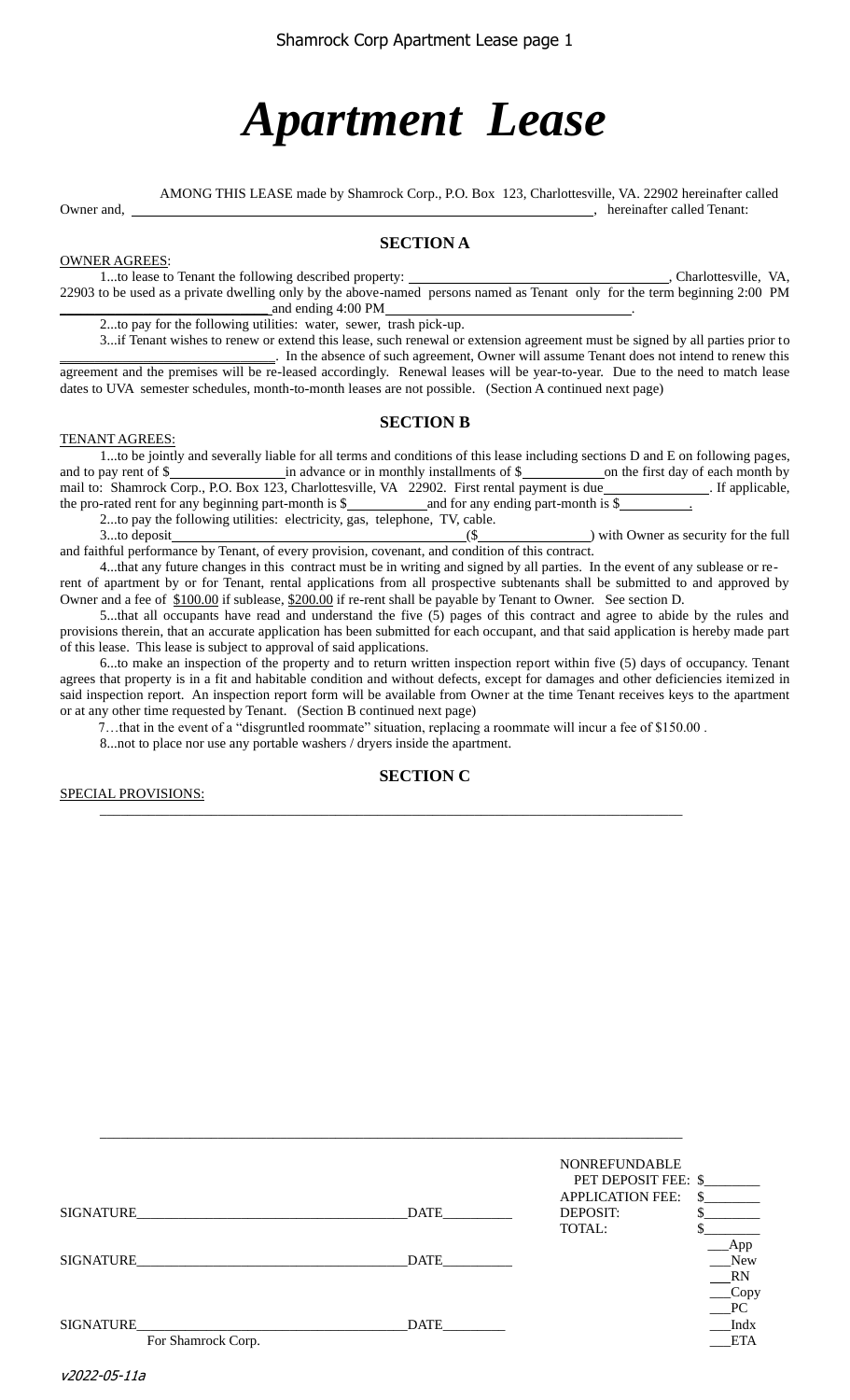# Shamrock Corp Apartment Lease page 2

#### **SECTION A CONTINUED**

#### OWNER FURTHER AGREES:

 4...to deliver the premises in a fit and habitable condition by 2:00 PM of the first day of this lease or reduce the rent on a prorata basis until possession is possible. If premises remain uninhabitable after 5 working days Tenant has option to void lease.

5...to maintain building exteriors, grounds, lighting fixtures, shrubs and grass, and remove snow from sidewalks. Maintain premises in accordance with local building and housing codes materially affecting health and safety. Promptly repair all electrical, plumbing, sanitary, heating, ventilating and air-conditioning systems. Replace dead smoke detector batteries and fluorescent bulbs at no charge to Tenant. Telephone jack maintenance is the responsibility of Tenant.

6...to not abuse the right of access or use it to harass the Tenant. Except in case of emergency or if it is impractical or impossible to do so, the Owner shall give reasonable notice of his intent to enter and may enter only at reasonable times.

7... to inspect premises prior to occupancy by Tenant and note repairs to be made and existing conditions affecting application of Security and Damage Deposit.

8...to refund to Tenant within forty-five (45) days after expiration of the term of this Agreement any security deposit, provided that Tenant has fully and faithfully complied with every provision, covenant, and condition of this lease and has thoroughly cleaned premises and surrendered possession of premises in good condition and substantial repair; normal wear and tear excepted. Security deposit is not to be applied to rental payments at any time during the term of this lease or any renewals thereof. If there is more than one name on the lease, Owner will divide said refund equally between lessees of record at time of lease expiration unless directed by them in writing to do otherwise, and will mail refund checks to addresses submitted by Tenant in writing at the time premises are vacated and keys returned. If no forwarding address is submitted, Owner will mail any refund to last known address for forwarding.

#### **SECTION B CONTINUED**

#### TENANT FURTHER AGREES:

7...that occupancy by a person not named herein for more than fifteen (15) consecutive days or other unreasonable period shall be an unauthorized occupancy. Occupancy at 2002 J.P.A. is limited to one person per apartment and at other locations occupancy by more than two persons is prohibited.

8...to pay a late charge of \$50.00 plus an additional \$2.50 for each additional day of late payment if rent is not paid in full and received in our office or postmarked by the third (3rd) day of the month, regardless of holidays. Tenant agrees to pay a \$35.00 charge for each check not honored upon presentation for any reason whatsoever. Late charges will not be levied against unpaid late fees and bad check charges. To ensure proper credit, please make sure each check has your address.

9...that in the event that Tenant fails to pay when due any installment of rent, or additional rent, and such rent or additional rent is not paid within five (5) days after written notice by Owner of nonpayment and of intention to terminate this lease, in addition to other remedies provided by law, Owner may terminate this lease. Upon such termination Owner shall be entitled to possession of the property, to any past due rent, to any unpaid rent for remaining term of lease, to any additional rent, to any damages sustained and to such legal expenses as may be recoverable by law.

10...that in the event that Tenant defaults with respect to any of such provision, covenants, or conditions, including but not limited to payment of rent and additional rent, and which default results in termination of the lease, Owner may use, apply or retain all or any part of such security deposited for the payment of any rent and additional rent in default, or for any other sum which Owner may expend or be required to expend by reason of default by Tenant, including collection costs and any damages or deficiency in the relating of the property, whether such damages or deficiency accrue before or after reentry by Owner. In the event of any said default, the entire rental shall become immediately due and payable.

11...that routine maintenance requests will be phoned to the maintenance office at (434) 295-1471 or the main office at (434)979-7307 at any hour or left in writing under the office door. Emergency maintenance requests (those affecting personal injury or property damage) must not be made in writing or left on any office answering machine after normal office hours; in that event a resident manager or appropriate emergency official must be contacted in person. Tenant will be liable for damages and costs due to unreported or improperly reported maintenance problems.

12...to allow entry to the premises upon reasonable notice at reasonable times, of Owner, and their duly-designated representatives in order to (a) inspect the property, (b) make necessary or agreed repairs, decorations, alterations or improvements, (c) supply monthly extermination, drain maintenance, and other necessary or agreed services, and (d) exhibit the property to prospective or actual purchasers, mortgage's, tenants, workmen, or contractors. In case of emergency, in case Owner is unable to reach Tenant to give reasonable notice to Tenant of Owner's intent to enter the property, in case the property has been abandoned or surrendered by Tenant, or should Owner, in good faith, believe premises to be abandoned, the property may be entered by Owner and their duly-designated representatives without notice to Tenant and without being liable for damages.

13...that if Tenant refuses to allow or prevents access to the Owner as provided in Paragraph 11 of this section, Owner may obtain injunctive relief to compel access or may terminate this lease. In either case, Owner may recover actual damages sustained and reasonable legal expenses.

14...that if Tenant does not deliver the premises to the Owner at the termination of this lease, Tenant shall be liable to Owner for use and occupation of the premises and also for any loss or damage sustained by Owner because of such failure to surrender possession at the time stipulated including reasonable storage, hotel and legal expenses. There are no provisions in this contract for termination before expiration date, but Tenant is permitted to sublease under provisions of Section D. None of the following shall constitute a surrender of lease by Owner: Accepting keys from Tenant. Accepting letter of intent to terminate from Tenant. Accepting checks marked as final payments. Re-leasing premises.

15...the recovery of legal expenses shall be determined by the Virginia Residential Landlord and Tenant Act, the Code of Virginia, 55.1 - 1200 et. seg. where applicable. In addition to the foregoing and in addition to any fees awarded to Owner by a court of competent jurisdiction, Tenant agrees to pay reasonable collection and legal expenses incurred by Owner as a result of the occurrence giving rise to the action.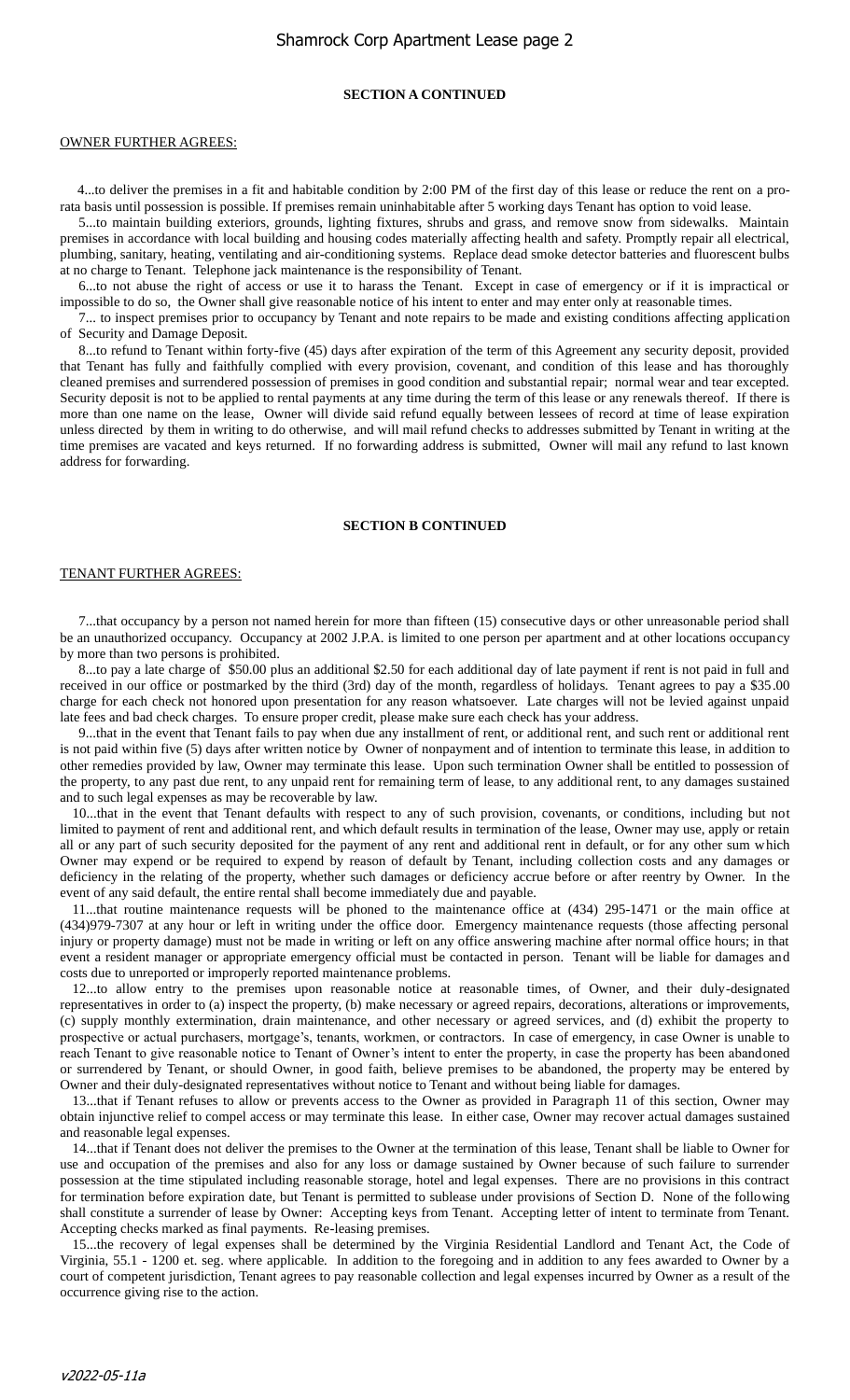16-A...that any of the following may be deemed by Owner as a default by tenant and a breach of this lease: (1) material noncompliance by Tenant with this lease, (2) noncompliance by Tenant with any obligations primarily imposed upon Tenant by provisions of building and housing codes materially affecting health and safety and applicable to the property, (3) failure by Tenant to remove from the property all ashes, garbage, rubbish and other waste in a clean and safe manner, (4) use of the property by Tenant, or use by others on the property with the consent of Tenant, for any illegal purpose, (5) failure by Tenant, or failure by others on the property with the consent of Tenant, to abide by all reasonable rules or regulations of Owner, now in effect or hereafter adopted, concerning the use and occupancy of the property, (6) abandonment of the property by Tenant, (7) the appointment of a receiver or trustee for Tenant or for the assets of Tenant, (8) the filing of any bankruptcy, arrangement, or insolvency proceedings by or against Tenant, or any assignment by Tenant for the benefit of creditors.

16-B...that in the event of any such breach of this lease, in addition to other remedies provided by law, Owner may deliver a written notice to Tenant that specified the act or omission constituting the breach and that informs Tenant that this lease will terminate thirty (30) days after receipt of such notice by Tenant if the breach is not remedied within twenty-one days after receipt of such notice. If the breach is remediable by Tenant by repairs, by the payment of damages, or otherwise, and Tenant does not adequately remedy the breach within twenty-one (21) days, or if the breach is not remediable, this lease shall terminate thirty (30) days after receipt by Tenant of said notice. Upon such termination, Owner shall be entitled to possession of the property, to any unpaid rent or additional rent, to damages and injunctive relief for breach of this lease, and to such legal expenses and collection expenses as may be recoverable by law.

17-A...that in the event of (1) noncompliance by Tenant with this lease materially affecting health and safety, (2) noncompliance by Tenant with any obligations primarily imposed upon Tenant by provision of building or housing codes materially affecting health and safety and applicable to the property, or (3) noncompliance by Tenant with any reasonable safety or health rules or regulations of Owner, now in effect or hereafter adopted, concerning the use and occupancy of the property, and such noncompliance can be remedied by repair, replacement, or cleaning, and if Tenant fails to comply as promptly as conditions require in case of an emergency, or within fourteen (14) days after receipt by Tenant of a written notice by Owner specifying any such noncompliance and requesting its remedy by Tenant within such period of time, in addition to other remedies provided by law, Owner and their duly-designated representatives may enter the property and cause the necessary work to be done in a workmanlike manner.

17-B...Upon completion of such work, Owner may submit an itemized bill for the actual and reasonable cost or the fair and reasonable value of such necessary work to Tenant, and the amount of such bill shall be paid by Tenant as additional rent on the next date upon which an installment of rent is due or, if this lease has been terminated, such bill shall be paid by Tenant immediately after submission of it.

18...that Owner shall not be liable for any injury or damage to person or persons or property either caused by or resulting from falling plaster, dampness, overflow or leakage upon or into the property of water, rain, snow, ice, sewage, steam, gas or electricity, or by any breakage in or malfunction of pipes, plumbing fixtures, air conditioners, or appliances, nor for any injury or damage from any other cause, unless any such injury or damage shall be the result of willful misconduct or negligence of Owner, and Tenant shall give prompt notice to Owner of any of the foregoing occurrences, however caused. Owner recommends that Tenant secure insurance to protect Tenant against such loss.

19...that Tenant has hereby received notice from Owner that the area in which the dwelling is situated is occasionally subject to theft, burglary, and other crimes. Tenant acknowledges these conditions, of the need for protection against them, and by leasing the unit under this agreement assumes the risk of such conditions. Tenant shall neither add additional locks or security devices that require attachment to the premises nor change any lock cylinders or other existing hardware. Owner shall be notified of any alarms or other security devices added by Tenant that would impair entry and shall provide Owner with any key or code to said device.

20...that acceptance by Owner of monthly installments of rent with knowledge of a default by Tenant under this lease, or acceptance by Owner of performance by Tenant that varies from the provisions of this lease or rules and regulations adopted by Owner, shall not constitute a waiver of the right of Owner to terminate this lease for either (a) the continuation of the same breach or another breach of this lease by Tenant occurring after the month to which such monthly installment of rent was applicable, or (b) the continuation of the same variance or another lease violation by Tenant occurring after the month during which Owner accepted such variance. Acceptance by Owner of partial payment of past-due rent shall not constitute any waiver of any right of Owner to terminate this lease for breach of its provisions by Tenant, and acceptance of unpaid rent after expiration of a termination notice shall not constitute a waiver of the termination.

21...that Tenant shall notify resident manager or rental office of any intentions to be absent from the premises for more than two consecutive weeks, with the exception of semester break.

22...to accept the obligation to properly maintain and clean premises as contained in the Virginia Landlord-Tenant Act, Paragraph 55-248.16, copies of which are available in the rental office, receipt of which is hereby acknowledged. Any material default of the above obligations may be deemed as a breach of this agreement. Habitually and/or flagrantly dirty apartments may be required to subscribe to a professional cleaning service or have premises regularly cleaned by Owner for additional rent. Two warnings of sanitation violations are usually given before professional cleaning is mandated. The cost of removing cigarette butts or other trash left in halls or about grounds by Tenant or his/her visitors will be assessed against Tenant as additional rent.

23...that the following rules and regulations shall be a part of this lease, and that Owner may deem Tenant to be in breach of this lease and in default if these rules are violated by Tenant or others on the property with the consent of or because of Tenant. Owner reserves the right to rescind or modify any of these rules that in its best judgment may from time to time be needed. When new Rules and Regulations are made and reasonable notice given to Tenant in writing, they shall have the same force and effect as if originally made a part of this lease.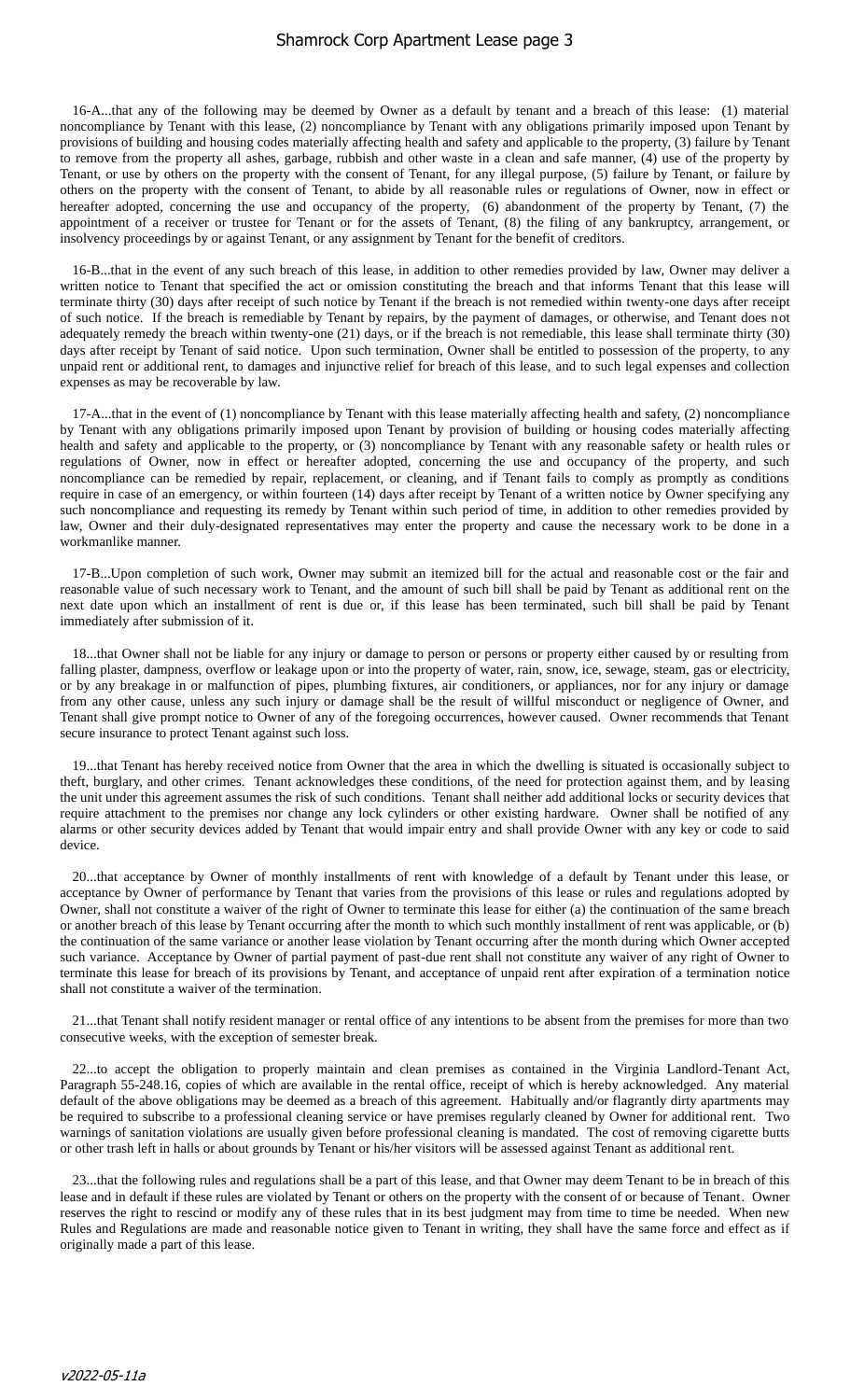# **RULES AND REGULATIONS REFERRED TO AND MADE PART OF THIS LEASE:**

*It is the policy of Shamrock Corp. to maintain an atmosphere conducive to study, and to that end the following paragraph is to establish an acceptable standard of sound which the majority of our tenants considers reasonable but somewhat stronger than that permitted by the more liberal local noise ordinance:*

- 1. Use and occupancy of the property by Tenant shall be consistent with the rights, privileges, and welfare of all other tenants. The conduct of Tenant, his family and guests, shall never be unreasonable disorderly, boisterous or unlawful; and shall not disturb the rights, comforts, or conveniences of other persons in the apartment complex. Tenant is expected to conduct all activities at a sound level no greater than that of normal conversation, and for the purposes of this lease a room will be considered noisy if the sound generated within can be clearly heard outside the apartment unit or if the lowest decibel reading which can be measured in said room is greater than 55 Db. This will usually preclude the playing of musical instruments. Stereo speakers and other sound generating devices shall not be located directly on a wall, floor, or ceiling which adjoins another apartment. A gathering of five to fourteen people on or about the property will be considered a noise violation unless observation proves otherwise. A gathering of 15 or more people is grounds for immediate eviction proceedings.
- 2. Incidents of noisy, offensive, or dangerous conduct by Tenant, guest or others on premises because of Tenant, or failure of Tenant to observe the rights, privileges, and welfare of all other tenants shall, at the option of Owner, be deemed a default by Tenant and a breach of this lease for which Owner shall have all of the rights described in paragraphs 16-A and 16-B of this lease. Two warnings of noise violation are usually given before eviction proceedings are initiated. If Shamrock Corp. staff are summoned to validate a noise complaint, the charges to any violator of this provision will be \$10.00 during office hours, \$20.00 after hours until 11:00 p.m., and \$40.00 after 11:00 p.m.
- 2. The sidewalks, halls, fire escapes and stairways shall not be obstructed or used for any purpose other than access to and from apartments. Tenant will not allow any garbage bag, sled, hibachi, toys, furniture, clothing, or other such articles to be in any hall, stairway, or at other exterior locations on premises.
- 3. No Tenant shall do or permit guests or others on or about the property with the consent of Tenant to do anything to the building which will increase fire risk. Flammable liquids and gasses shall not be stored on the premises. Mo-peds and other gasoline operated devices may not be stored in halls or apartments. Kerosene heaters, hibachis and other grills or cookers are prohibited.
- 4. Owner reserves the right to control the method, manner and time of parking spaces and to control and limit the entry upon the premises by agents, furniture movers, delivery and salespersons. Parking spaces are not reserved for individual apartments. Tenant agrees not to do any car repairing at or about the premises. Inoperable vehicles may be towed at expense of Tenant after ten (10) days notice. Vehicles without current Shamrock Corporation parking permits or guest passes and those illegally or improperly parked on the premises may be towed without notice at expense of vehicle owner. Overnight parking of commercial vehicles and motorcycles larger than 50cc is not permitted. Bicycles shall not be parked in halls or stairways.
- 5. Nothing shall be placed on the outside of the building, including windows, window sills or projections and no signs or flags of any kind shall be placed on any part of the building, in windows, or on doors of any apartment.
- 6. **NO ANIMALS** shall be kept in the apartment. This is a material requirement of this lease and a breach of this rule is a substantial breach and serious violation of this lease. Violators will have 10 days to remove animals before eviction proceedings are instituted.
- 7. Woodwork, floors, walls, ceilings, and especially doors must not be marred or defaced. A reasonable number of nail, tack and screw holes no greater than 1/8 inch diameter are permitted **only in walls** for the purpose of hanging pictures and decorations. Use of foam-backed tape, gum or other adhesive materials is strictly prohibited. Tenant agrees to repair all glass, screens, walls, floors and woodwork damaged during Tenant's term of possession to the satisfaction of Owner.
- 8. Wood floors are to be at least 80% covered by carpeting with the exception of closets. Wall to wall carpeting to be vacuumed regularly and shampooed at least once a year, including last year of tenancy.
- 9. No alterations, additions or improvements shall be made in the unit without the written consent of Owner, and when so made shall become the property of Owner.
- 10. Children shall not play in public halls, stairways, and parking lots or on walkways.
- 11. Laundry equipment shall be used in the manner and at such times as the Resident Manager may direct. Tenants may not hang laundry on balconies or on the exterior of the premises or elsewhere on the grounds. Tenants are NOT permitted to install their own laundry washers.
- 12. Tenants locked out of their apartments will be let in only during normal business hours upon presentation of good identification for a charge of \$50. A locksmith can be called at tenant expense after hours.
- 13. Windows may only be covered by drapes, blinds, shades or curtains, not sheets, bedspreads or similar articles. Food and beverage containers and radios may not be left in window sills.
- 14. Bathroom and plumbing fixtures shall not be used for any purposes other than those for which they were designed. Tub drain strainers or pop-up stoppers are not to be removed except for cleaning. Food shall not be washed down drain unless a garbage disposer is being used. Pouring cooking grease and oil down drains is prohibited regardless of whether garbage disposer is in use or not. The expense of any breakage or stoppage and any damage resulting from violation of this rule shall be borne by Tenant.
- 15. Dwelling unit is to be maintained in a clean and safe condition with trash and garbage removed no less than weekly in a clean manner to containers provided by Owner. No less than 20% of floor area is to remain unobstructed and uncluttered to provide unhindered access to all parts of apartment. If maintenance, emergency, or other authorized personnel need to clear a path to perform their duties, a fee of \$10.00 additional rent will be charged for each occurrence. Do not place tires, furniture, mattresses, or trash of non-tenants in trash containers.
- 16. Tenant shall not place in the apartment any pianos or water-filled furniture without written permission of Owner.
- 17. Tenant, his family, visitors, employees or agents shall not at any time enter upon any roof of the building or use windows for access or egress unless required to do so in an emergency.
- 18. Any aerials or satellite dishes are PROHIBITED and are liable to removal without notice at Tenant expense.
- 19. A temperature of no less than 55 degrees Fahrenheit must be maintained in all rooms at all times. Tenant is responsible for operating heating and cooling units at a reasonable temperature to prevent mold. Additional information regarding mold control is available in the office.
- 20. Smoking is prohibited inside apartments, all common areas, including stairways, hallways, laundry rooms and sidewalks.
- 21. If Tenant has separate, prior written permission for pets on premises, they must be leashed or caged when outside of Tenant apartment but while still on Owner's properties. Tenants agree to clean up after their pet and to dispose of their pet's waste properly.